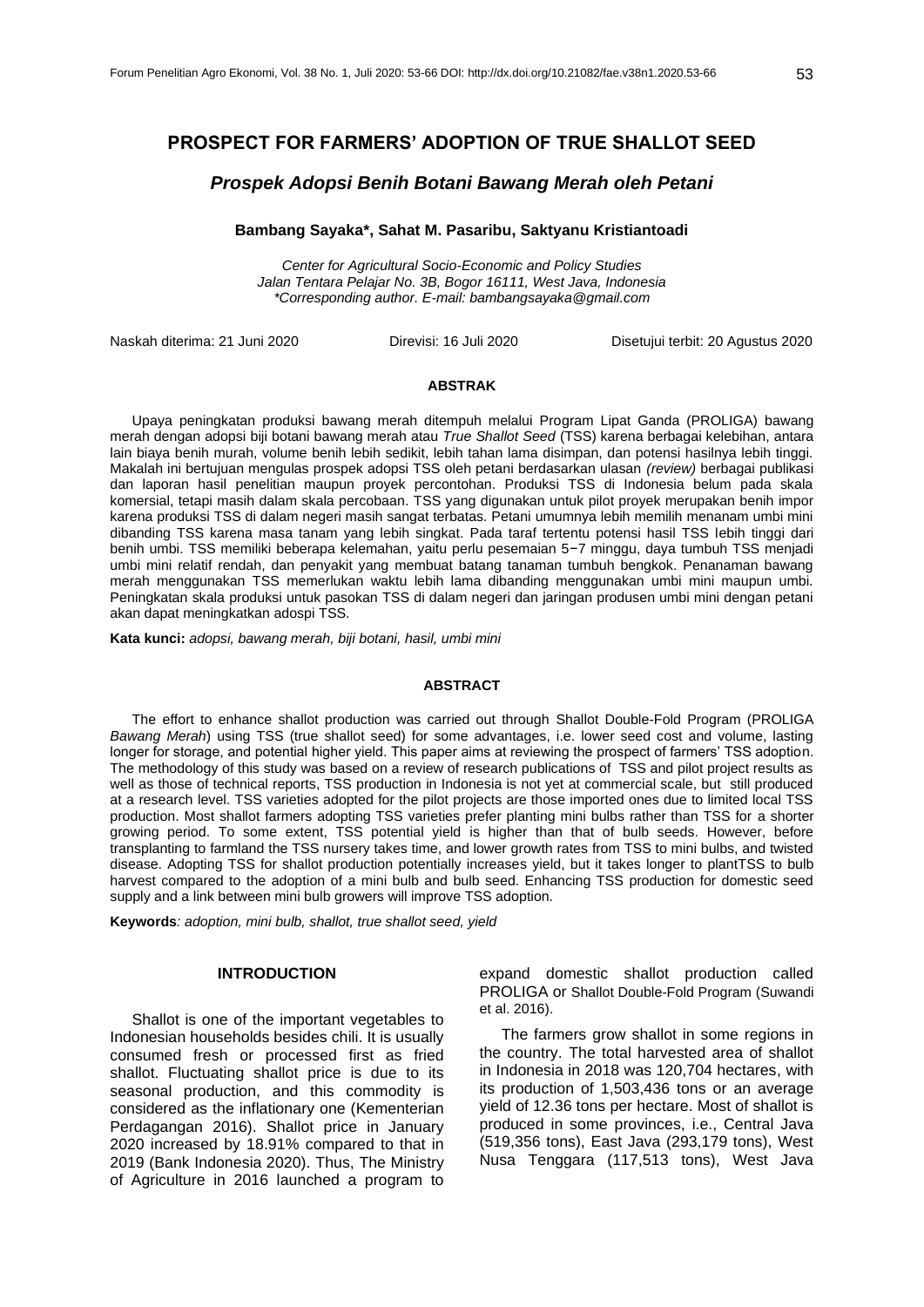(130.082 tons), and West Sumatera (61,335 tons) (BPS 2018).

Shallot farming costs deal with unstable shallot bulb prices as determined by the retail price of shallot during planting season. The cost of bulb seed in shallot farming can be as low as 30 percent of total cost production (Rachmat et al 2014). However, bulb cost share may soar to more than 50 percent of shallot farming total cost when shallot retail price was expensive (Hakim et al 2017). Most farmers in the country use the bulb as shallot seed as it is quickly grown, and it takes around 65 to 70 days for harvest. On the other hand, adopting true shallot seed (TSS) for shallot growing is still rarely found. Planting TSS needs longer harvest time, i.e. around 90-100 days.

The advantage of using TSS includes its much lower seed cost compared to that of bulb seed. Shallot crop grown from TSS has a good establishment, higher yield, free of pests and diseases, lower volume of seed, cheaper production cost, and no special transport and storage for TSS (Askari-Khorasgani and Pessarakli 2019; Maintang et al. 2019). However, it needs time and extraordinary effort to change farmers' habits from using conventional bulbs (bulblet) to TSS as the planting material.In the end, practical and economic aspects will be the determining factors toward TSS adoption.

TSS is already produced and marketed by some seed producers but farmers' responses are limited. The Indonesian Center for Horticulture Research and Development announces that three varieties of shallot, namely Bima Brebes, Kuning, and Keling (Maja) are suitable for TSS propagation. To produce TSS successfully some factors are crucial, namely variety, physiology of bulblet, right practice and suitable local climate, and reliable human resource. TSS production in Indonesia should also deal with limited day length and unsuitable temperature (Sopha 2014). In addition, there is no large-scale local TSS production (Pangestuti and Sulistyaningsih 2011). This paper in general was aimed at reviewing farmers' adoption of TSS. Specifically this paper aims: (i) to assess TSS production and its supply chain, (ii) to evaluate farmers' practices for growing shallot using TSS, and (iii) to compare shallot farmers' profit using TSS and bulb seed. This paper was written based on a review of publications of research results and pilot projects as well as technical reports related to either laboratory and field experiments as well as farm surveys.

### **TSS PRODUCTION AND SUPPLY CHAIN**

TSS production is still relatively limited, carried out by the research institution, notably Indonesian Vegetable Research Institute (IVEGRI) in Lembang, West Java Province. Most locally produced TSS is aimed at meeting demands for research and pilot projects. The TSS seed producers, i.e. PT East-West Seed Indonesia and PT Agrosid Manunggal Santosa, just imported the seed and distribute it to the local market, usually through collaborating with government institutions.

### **TSS Production**

From 2007 to 2012, a TSS production experiment was conducted in the lowland farm area in Brebes Regency, Central Java, using Tuk, hybrid, and local TSS varieties for evaluating the plant densities. It was a collaboration between Wageningen University and Research and IVEGRI (Van den Brink and Basuki 2012). The research showed that Sanren variety had lower plant density than Tuk Tuk in producing TSS. An experiment of producing TSS in lowland in Subang Regency, West Java Province, was conducted by Kurniasari et al. (2017). This study assesses the uses of plant growth hormone (BAP) and pollinating insects, i.e. *Apis cerana.* Both treatments significantly improved TSS production. Another experiment was conducted by Agung and Diara (2017) on pre-sowing treatment. It indicated that the presowing application of growth hormone (GA3) significantly enhancing the germination rate and growth vigor of TSS.

The use of quality seed from improved shallot seed is the key to achieving high shallot production at the farm level. TSS is expected as a quality shallot seed at relatively low in price. Commercial production of TSS in the country, however, has not been realized yet. All TSS varieties production is still under experiment in Indonesia, and government support is critical (Rosliani 2015). TSS varieties sold commercially were produced abroad and imported by some seed producers to meet domestic demand. TSS is possibly produced in highland where lower temperature takes place. TSS production in lowland resulted in the worse outcome as the temperature was quite high regardless some of treatments, e.g. seed vernalization and growth hormone, were applied (Widiarti et al. 2017).

Early 2015 the AARD, namely Indonesian Vegetable Research Institute (IVEGRI) produces two new varieties of TSS, i.e. Agrihort 1 and Agrihort 2, which were released in 2014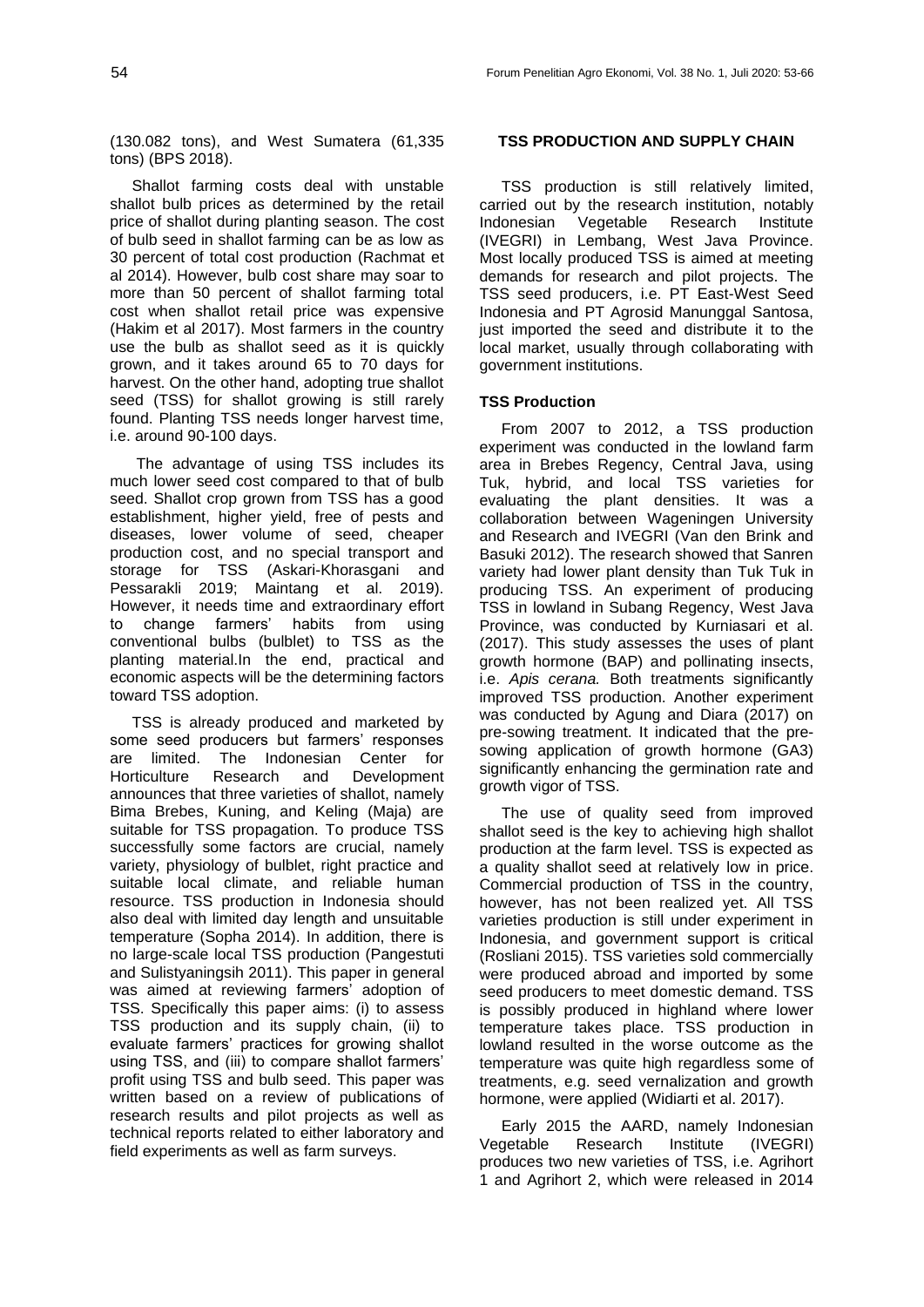based on The Minister of Agriculture Decrees (Kepmentan) No 15 and 16 in 2015, respectively. Both new TSS varieties are claimed to be better off than those Maja and Bima varieties. Agrihort 1 and Agrihort 2 are produced through parental crossing and variety purity tests and also field trials. On the other hand, TSS Maja and TSS Bima are produced from shallot seed grown from bulbs. Shallot flowering is conducted on highland and needs six months, such as carried out by Assessment Institute for Agricultural Technology AIAT) in East Java. Nevertheless, a shallot farmer in Nganjuk Regency, East Java, produced TSS from shallot grown from a bulb in less than 90 days after planting. The other shallot varieties also produce TSS are Trisula, Pancasona, Maja Cipanas, and Mentes.

Flowering and seed production trials from varieties shallot Bima Brebes, Kuningan, and Keling (Maja) were conducted in Brebes and Tegal Regencies, Central Java. From those three varieties, the researcher could produce 11 lines. A commercial TSS variety, namely Tuk-Tuk, was also tried. Trials were conducted in lowland (Subang) and highland (Lembang) using BAP and boron to assess their effects on flowering, pollen viability, production, TSS seed quality (Suwandi, 2010). So far, the most commercial TSS distributed to farmers are Sanren and Lokananta imported by PT East West Seed Indonesia and PT Agrosid Manunggal Santosa. On the other hand, local TSS varieties such as Agrihort 1, Agrihort 2, Maja, Trisula, among others, are still grown under the experimental level.

In Indonesia, low production of TSS per shallot clump is the main reason that local TSS varieties have not yet been produced commercially. A field experiment for producing TSS from Trisula variety conducted by Prahardini and Sudaryono (2018) in Batu Municipality, East Java, showed that the yield was 11.5 kg per 1,000 m2 TSS on average. It needed six months from planting TSS to harvest. The pollinating insects such as honey bees, forest bees, and green flies were essential. Pests and diseases attack was significant during the vegetative and generative growth phases. Controlling those pest and disease was detrimental to pollinating insects. Even though The TSS yield was good enough at the experimental level, it was not practiced on a larger scale.

A field experiment using four different shallot varieties, i.e. Trisula, Pancasona, Maja Cipanas, and Mentes, to produce TSS was conducted in Jeneponto Regency, South Sulawesi, by Nurjanani and Djufry (2018). The Experiment was conducted for six months (March-September 2015) with areas of 500 m2 for each variety. The results indicated that Trisula and Pancasona varieties had more flowering rates and produced higher TSS than those of Maja Cipanas and Mentes varieties. Given the TSS yield of 4.90 grams and 4.18 grams per clump of Trisula and Pancasona varieties, respectively, were considered as a potential for scale-up production.

Kiloes et al. (2016) conducted the demonstration farms in two highland villages in Enrekang Regency, South Sulawesi Province. The first demonstration farm (500 m2) was producing TSS with Bima, Maja, and Sembrani varieties adoption. The second demonstration farm (72 m2) was growing mini bulbs for shallot production. TSS yield of the first farm was 1.8 kgs. Mini bulb yield of the second farm was 78.06 kgs including those in farmers' land but no area size specified. Most of farmers interested in producing TSS and growing mini bulbs. Future challenges to adopt TSS were the establishment of TSS, mini bulb, and bulb seed producers in this regency.

A multi-location trial was carried out by Sembiring et al. (2018) in North Sumatera, Central Java, and East Java at 1,000-1,500 meters above sea level to produce TSS with no variety specified variety. Experimental areas were 500 m2, 1,000 m2, and 1,000 m2 in North Sumatera, East Java, and Central Java. The TSS yields were 32 kgs per 500 m2 in North Sumatera, 11.5 kgs per 1,000 m2 in East Java, and 3.5 kg per 1,000 m2 in Central Java. It seemed that TSS production in North Sumatera and East Java were promising at the experimental level, but not in Central Java. Low humidity and abundant pollinating insects were the determining factors of high yield TSS in North Sumatera. East Java had relatively high rainfall during shallot growing season despite low how humidity and controllable pest and disease attack. Central Java experienced bad weather during TSS production experiment, namely high rainfall, and strong wind.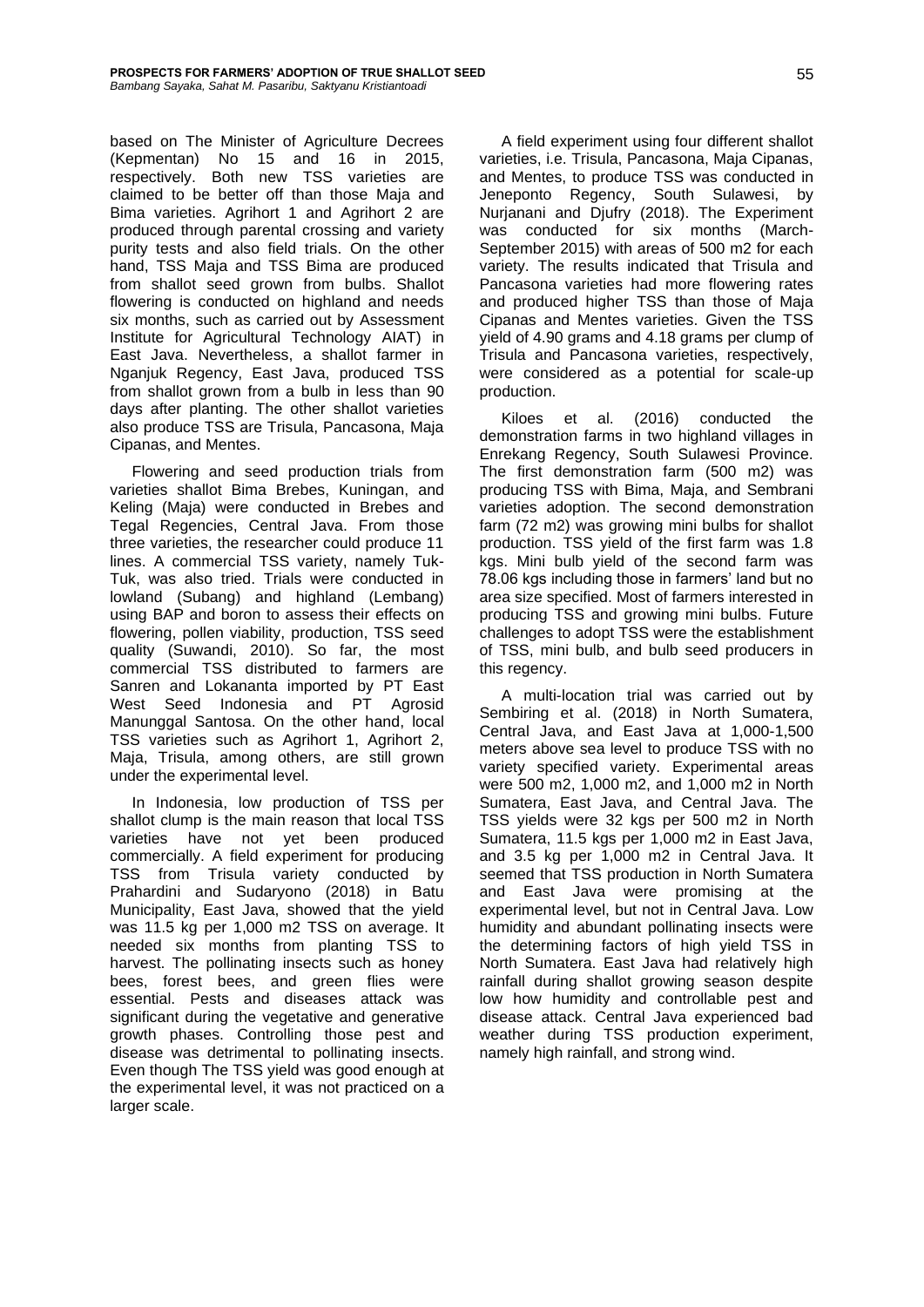

Figure 1. Model-1 Supply Chain of TSS and Mini Bulb (PT East West Seed Indonesia, 2015)

In 2014 Rosliani et al. (2018) conducted an experiment to produce TSS in Lembang, West Java using Brebes TSS variety. Two technology packages were tried, i.e. package A consisted of horse manure 10 tons/ha, chicken manure 5 tons/ha, BAP, and Boron fertilizer. Package B comprised horse manure of 20 tons/ha, NPK of 600 kgs/ha, and GA3 (growth hormone). Variables such as crop height, flower clusters, and several seeds indicated that package A was better off than that of package B. However, both packages were good enough and potential for scale-up production.

## **TSS Supply Chain**

Very few TSS is sold to the farmers based on the market mechanism. Some TSS is purchased for experimental purposes. Most of the current TSS marketing is through collaboration between the TSS distributors with The Ministry of Agriculture. For example, Directorate General of Horticulture, Ministry of Agriculture Indonesia, granted TSS to the farmers in Nunukan Regency, North Kalimantan Province, for shallot production (Direktorat Jenderal Hortikultura 2018). The other case was carried out by Universitas Swadaya Gunung Jati (UGJ) Cirebon in collaboration with the farmers' group in Indramayu Regency, West Java Province, for testing three varieties of TSS distributed by PT East West Seed Indonesia, i.e. Tuk Tuk, Lokananta and Sanren (radarcirebon.com 2019).

Rarely farmers buy TSS, grow it in a nursery or seedbed and then plantit on to the farmland. The farmers usually buy mini bulbs from seed growers as seedlings ready to be planted. A

research collaboration between PT East West Seed Indonesia and Prisma conducted in East Java to assess a prospect for farmers' adoption of TSS revealed that Shallot farmers grow TSS Tuk-Tuk through purchase from adjacent retail kiosks at Rp 1,500,000/kg. TSS is grown in polybags with a diameter of each of 5 cm and placed under the shed *(net-house)*. The growing seed of 30-40 days is transplanted to the field. It needs 60-70 days from seed nursery to harvest the seedling of G1 (mini bulbs). Some farmers sell G1 to other farmers who need seed. Some G1 is propagated into G2 and sold to other farmers as seed. Farmers grow G1 or G2-G6 (bulb seeds) for shallot production and sell them to the traders, such as depicted in Figure 1 (PT East West Seed Indonesia 2015). Farmers growing G0 into G1 usually are not interested use it for consumed shallot. Most farmers think it will be too expensive if they have to buy G1 or produceTSS into G1 every season.

Another type of model-1 is model-2, namely shallot farmers buy TSS from the kiosks, but they do not grow it in the nursery. The farmers ask growers' service offered by the ornamental crop growers to grow TSS for 30 days in the polybags. Then, the grown seed in the polybag, then, is transplanted by shallot farmers to the field for 60 to 70 days and harvested as G1. In Jember Regency, the farmers transplanted seed from polybag to field intercropped with chili. Monoculture crop mini bulb is risky. The farmers grow G1 into G2. Farmers usually sell G1 to other farmers. Rarely the farmers sell G1 because farmers do not prefer it. Farmers grow G2-G6 for shallot production of G3-G7 (Figure 2).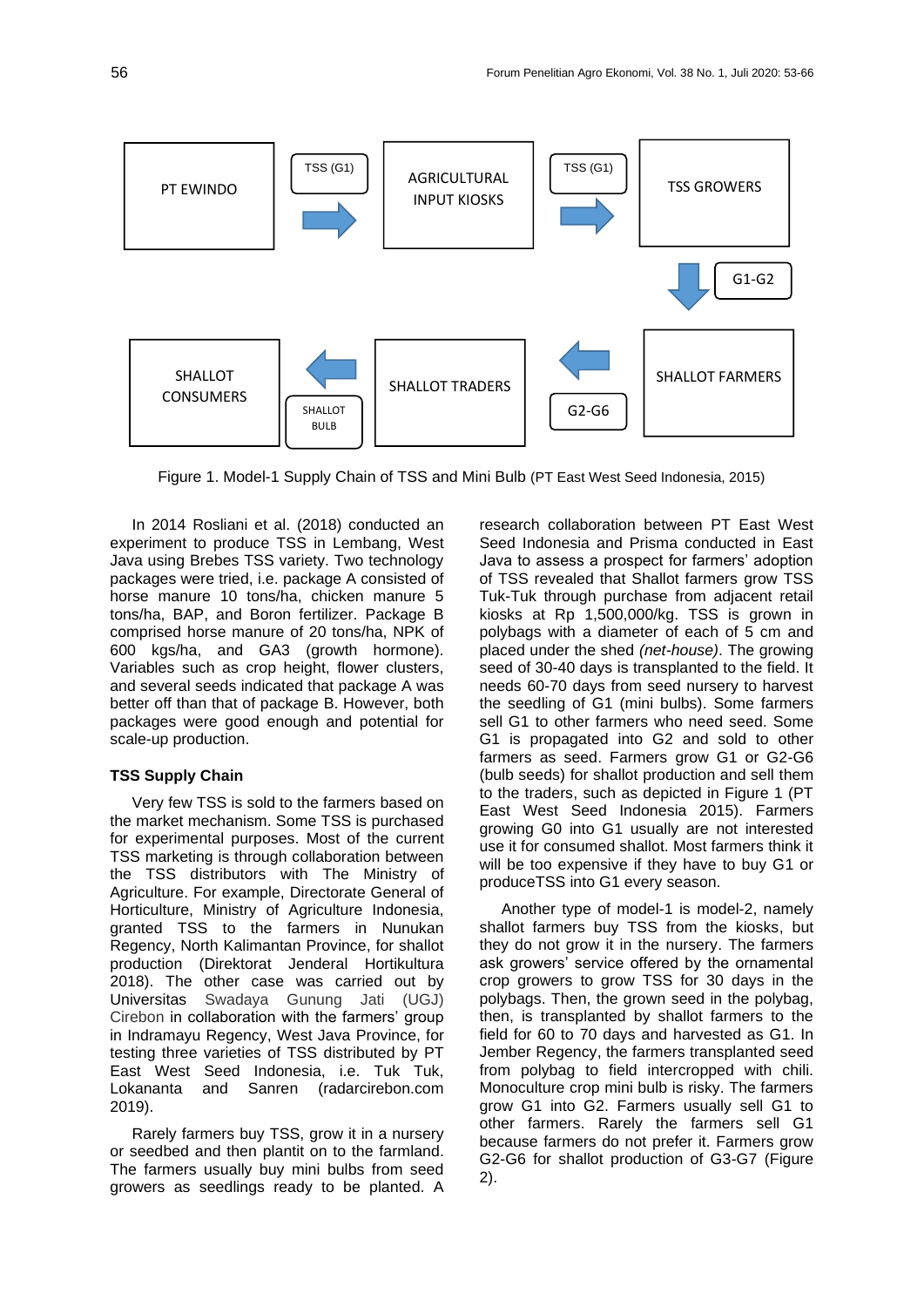

Figure 2. Model-2 Supply Chain of TSS and Mini Bulb (PT East West Seed Indonesia, 2015)

Some farmers feel safer when they grow G2- G6 for producing shallot bulb. It means the farmers grow G2 to produce G3, and some of the harvested G3 is used for seed, and the rest is sold as shallot bulb. It will be lasting until farmers grow G6, and they will repurchase G2 for seed and bulb production at the same time.

## **ADOPTION OF TSS AND MINI BULBS FOR GROWING SHALLOT**

Most farmers producing shallot using TSS are under pilot projects of technology dissemination or collaboration with researchers for field experiments. Few farmers self-reliantly adopt TSS for shallot farming, which was usually implemented by the risk-loving farmers. Seed producers' sale promotion play an important role in disseminating TSS for commercial purposes. Some shallot production is carried out by researchers through field experiments. The other farmers grow TSS into mini bulbs and sell them to shallot farmers because growing mini bulbs are much easier for shallot production rather than growing TSS into mini bulbs and then transferring them to the farmland.

In 2013 PT East West Seed Indonesia (2015) introduced Tuk-Tuk TSS variety to the shallot farmers from many provinces in the country. Later on, they tried adopting Tuk-Tuk for growing shallot through trial and error. Some shallot farmers preferred growing TSS into mini bulbs and sold them to the shallot farmers in Java. Due to thehigh purchasing price and lack performance of mini bulbs they bought, the farmers in East Java tried growing TSS into mini

bulbs by themselves or sub-contracting to the ornamental crop growers for growing TSS into mini bulbs.

Along with PROLIGA launched by the IAARD in 2016, the pilot projects and demonstration farms were initiated in some provinces. Commercial TSS varieties sold in collaboration<br>with The Ministry of Agriculture and/or The Ministry of Agriculture and/or Agricultural Service Offices at regency level were Lokananta and Sanren distributed by PT East West Seed Indonesia (kabarbisnis.com 2020) and Maserati distributed by PT Agrosid Manunggal Sentosa and PT Sumbawa Superior Indonesia (bejotss.com 2018). PT East West Seed Indonesia was able to increase its TSS sale as many as 2 tons in 2018, 1.5 tons in 2019, and is expected to achieve 3 tons in 2020. TSS varieties are introduced in some provinces in Sumatra, Java, Nusa Tenggara, and Sulawesi. Recently, some shallot bulb seed producers in Brebes Regency also produce and sell TSS to shallot farmers in Central Java Province.

Planting mini bulbs (G2) is suggested by researchers for growing shallot rather than directly planting TSS (G1) as growth rates of mini bulbs are better off than those of TSS (Rosliani 2015, Sopha et a. 2015, Makziah et al. 2019). Besides, it takes 6 to 8 weeks for growing TSS into mini bulbs, which will make the cropping period last longer. Thus, some farmers prefer to buy mini bulbs and plant them into shallot. However, Maserati, i.e. a TSS variety produced by a Netherland-Based Company and distributed by the local seed distributors, is suggested either planted directly from TSS or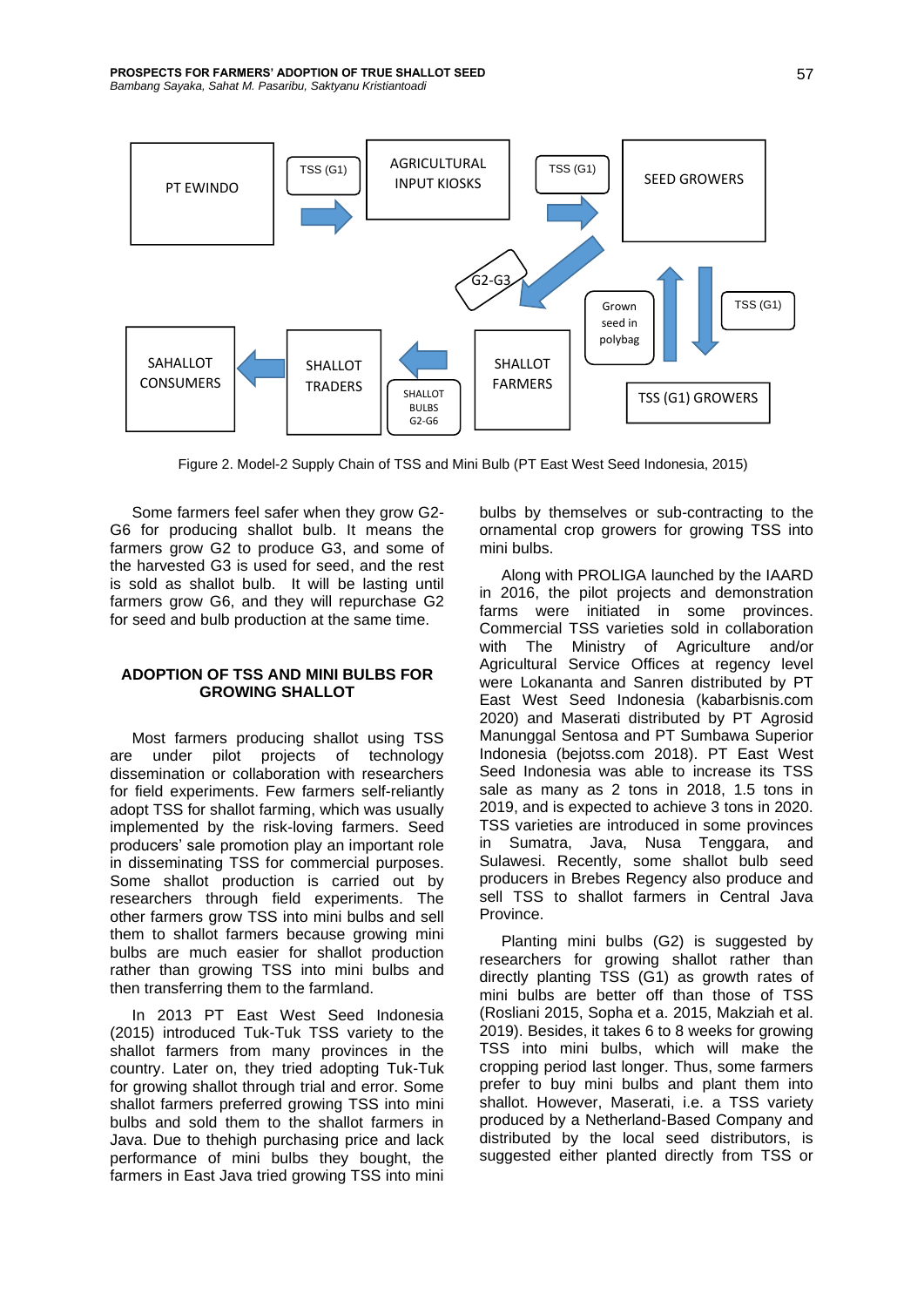grown it first into mini bulbs for shallot production (bawangbejotss.com 2018).

Using the technical guidance of seedbed construction published by the Shallot Technical Team (2013) and Standard Procedure Operation by PT East West Seed Indonesia and Yayasan Bina Tani Sejahtera (2014), the TSS seed is grown on the seedbed. The seedbed width is 120-150 cm, length 20 meters, and width of water drain 30-50 cm. The seedbed could also be constructed within the net house. The TSS seed planting technique suggested by the Vegetables Research Institute also uses the 1 meter width of the seedbed, 40-50 cm height, length of the seedbed is as required, but the inter seedbed space would be 50 cm (Sumarni et al., 2014). This technical guidance, however, is not easily applied by the farmers. In general, farmers plant TSS seed in 5 cm-diameter of the polybag. These polybags will be placed in a plastic-covered net house.

So far, IVEGRI has released 11 shallot varieties and four of them potentially producing TSS, i.e. Maja Cipanas, Bima Brebes, Trisula, and Pancasona (Waluyo and Sinaga 2015). Two TSS varieties were released in 2015, namely Agrihort 1 and Agrihort 2 (Pusat Penelitian dan Pengembangan Hortikultura 2016). The Technical Guide on Shallot Double-Fold Production *(Proliga Bawang Merah)* suggests that growing shallot using TSS is carried out during the off-season, namely on the wet season (October-March). It will be better off if mini bulbs grown from TSS is planted on lowland or dryland with sand-clay, loose soil. It takes four weeks to grow TSS into mini bulbs in a nursery. After transplanting mini bulbs to farmland, the farmers have to wait for 60-70 days for harvest. It takes longer to harvest the crop in medium-altitude land and high land, i.e. each of 70-75 days and more than 80 days (Suwandi et al. 2016).

Maintang et al. (2019) experimented of growing shallot using TSS varieties, i.e. Trisula, Bima Brebes, and Tuk Tuk in Bantaeng Regency, South Sulawesi Province. TSS was grown into mini bulbs for five weeks and transplanted on to the farmland. The crop was harvested after 60 days after planting but no information when it was carried out correctly. This experiment applied three replications on the plot of 1.2 x 10 m2. The research results showed that yields of the three TSS varieties were around 7.0 tons per hectare and no significant difference among varieties.

A field experiment was carried out by Sumarni et al. (2012) in lowland in Cirebon

Regency, West Java Province, using three TSS varieties, i.e. Maja, Bima, and Tuk Tuk. The highest yield was achieved by Maja variety with a density of 100 crops per m2, namely 5.15 tons dried bulb per hectare. A field experiment using Tuk Tuk variety carried out by Darma et al. (2015) in Bogor lowland showed that crop density significantly affected shallot bulb yield.

Along with Shallot PROLIGA launched by the Indonesian Agency for Agricultural Research and Development in 2016, IVEGRI introduced TSS to the farmers in some regions for shallot farming. Assessment Institute of Agricultural Technology (AIAT) in West Java Province collaborated with a farmers' group in Cirebon in 2018 applying TSS, and its yield was spectacular, i.e. equal to 42 tons of fresh bulb or 25 tons of dried bulb (Swadayonline.com 2018). IVEGRI in 2018 also conducts a field experiment of TSS. Regardless of the TSS growing rate of less than 30% and plant density less than 100 plants per m2, the yield achieved was good enough, i.e. equal to 30.64 tons per hectare (Balitsa 2018).

TSS introduction was also implemented in Bengkulu Province between The Directorate General of Horticulture and local shallot farmers on 10 hectares of farmland. TSS was grown first into mini bulbs 45 days before transplanting them to farmland (Bengkulutoday.com 2019). Agriculture and Livestock Survive in East Lombok Regency collaborated with PT East West Seed Indonesia to introduce Sanren F1 TSS variety in 2017 (Republika.co.id 2017).

### **FARM BUSINESS PROFIT OF USING BULB SEED** *VS.* **TSS IN SHALLOT FARMING**

Rarely reports of farmers' practices or demonstration farms and field experiments adopting TSS described the benefit and cost analyses thoroughly. Most of land area sizes for demonstration farms were 1,000 m2 or less. On the other hand, the field experiment plot size was less than 100 m2 for one variety. A farm survey conducted by PT East West Seed Indonesia (2015) in East Java reported that farmers practiced using TSS based on the least local area size of 3,500 m2.

A field experiment of TSS varieties evaluation was conducted by Basuki (2009) in a lowland farm in Brebes Regency, Central Java Province. The plot size was 5.5 x 1.5 m2 or 8.25 m2 with three replications and then the results were converted into 1 hectare area size. The best results were achieved by Tuk Tuk variety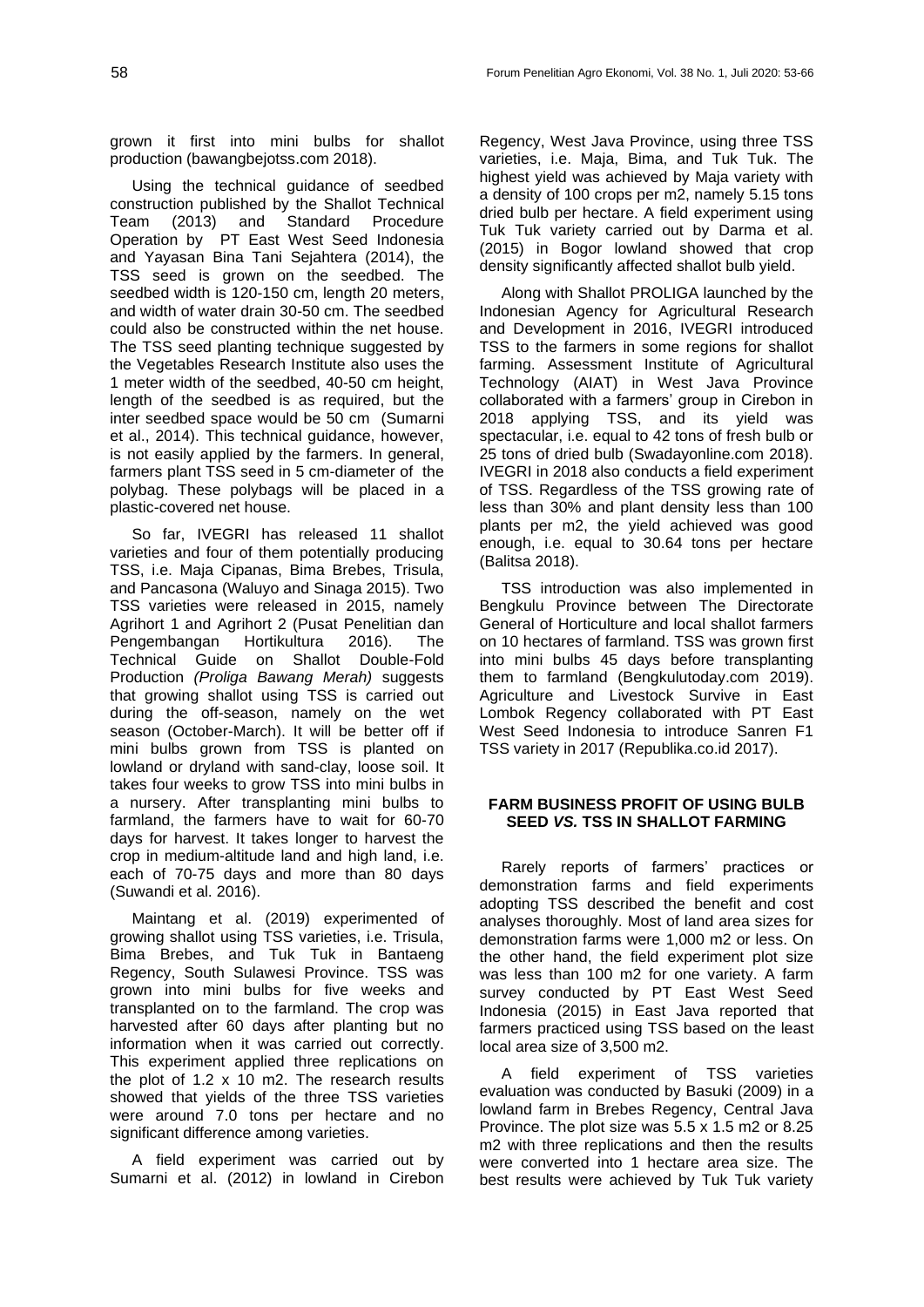with density of 100 and 150 plants per m2 with shallot bulb fresh, dried yields equal to 27.19 and 32.96 tons per hectare, respectively. Each treatment spent costs of Rp 79.4 million and Rp 98.5 million with incomes each of Rp 98.2 million and Rp 115.4 million, given the shallot at farm price was Rp 3,500 per kilogram. Thus, both treatments earned profits of Rp 15.7 million and Rp 16.9 million (Appendix Tables 1 and 2). The yield of this experiment was good enough for TSS adoption, and it was achieved after several experimental seasons. From April to August 2008, when it was carried out, the growing season was ideal forthe irrigation water to be sufficiently available during dry season.

Maintang et al. (2019) conducted a field experiment assessing three TSS varieties, one bulb seed variety, and plant spacing. The experiment was based on plots with densities each of 10 x 10 cm2 and 15x15 cm2 with no area size specified. The results showed that yields of the three TSS varieties were higher than that of bulb seed. However, the yields of the three TSS varieties were not significantly different. The income and cost analysis just showed the input costs but not explicitly mentioned TSS cost. Yields of TSS varieties of Bima, Trisula, and Tuk-Tuk were equal to each of 7.450 tons/ha, 7.030 tons/ha, and 7.100 tons/ha with total incomes of Rp 149,000,000, Rp 140,600,000, and Rp 142,000,000, respectively. Profit of shallot framing of those three TSS varieties was Rp 83.4 million, Rp 75.0 million, and Rp 76.4 million per hectare for Bima, Trisula, and Tuk Tuk varieties (Appendix Table 3).

A survey of 32 farmers was carried out by Rahayu et al. (2019) in Sigi Regency, Central Sulawesi Province. The farmers grew TSS for shallot production based on a pilot project with a farmland size average of 0.62 ha. There was no TSS variety grown by the farmers. In general, the farmers were interested in planting TSS for shallot production due to the lower cost of the seed than the use of bulb seed and higher yield attained. The farmers' yield was 14.9 tons/ha with revenue of Rp 223,500,000 and net profit of Rp 153.2 million/ha (Appendix Table 4).

A farm survey carried out by PT East West Seed Indonesia (2015) in Probolinggo Regency, East Java Province, with an average farm size of 0.35 ha (1 *iring*) for growing shallot adopting Tuk Tuk variety TSS. The farmers also revealed that G1 (TSS) and G2 (mini bulbs) were used for seed purposes. In the next seasons, the farmers would plant G3 up to G7, namely some of their respective harvested bulbs, for seed. Thus, the farmers would buy TSS every seven growing seasons. TSS was planted in the polybags for 30 days and transferred to the farmland. Farmers' experience indicated that every 100 kgs of TSS Tuk Tuk (G1) could produce 10 ton of G2 (mini bulbs), a figure far above the local shallot that only produces about 7 ton from 100 kg of bulb seed. Using more than 5.7 kg of TSS per ha with an overall production cost of Rp 50.85 million anda yield of 8.6 tons/ha (Rp 171.5 million), the farmers could get profit as much as Rp 120 million per ha (Appendix Table 5). It indicated that the farmer's practice resulted in a lower yield than experiments or pilot projects.

Field experiments conducted by researchers or demonstration farms and pilot projects of TSS introduction may show promising yields with better profit than shallot bulb seed adoption. However, yields attained in field experiments or pilot projects are usually lower than those of farmers' practices. It means that farmers' practice gets lower yield than that reaches in experiments due to some factors, such as differences in farm-scale and farm management (Kravchenko et al. 2017, Affohlder et al. 2013).

Adopting a bulb seed for shallot farming is still promising, as shown by some studies based on a yield survey of farmers' practices. Rosyadi and Purnomo (2014) conducted a farm survey with 20 sample farmers in Brebes Regency. Those farmers adopted bulb seed for shallot farming with an average yield of 11.1 tons per ha. Average shallot production cost was Rp 65.3 million and revenue of Rp 70.0 million resulting in a profit of Rp 4.7 million per ha.

Another study using a farm survey, f 90 sample farmers in Nganjuk Regency, East Java province withAverage yields attained by the farmers was 12.3 tons per ha with a sale value of Rp 77.6 million. The production cost of shallot farming was Rp 49.7 million. Thus the farmers on average got a profit of Rp 27.9 million per ha. This study also revealed that the average profit efficiency of the farmers was 61.4%.

Hakim et al. (2017) conducted a study on shallot farming in-season and off-season in Bantul Regency, Yogyakarta Province, based on survey 30 farmers' survey. Average yield was 5.0 tons per ha in-season and 8.5 tons per ha off-season with production cost of Rp 85.5 million and Rp 75.6 million, respectively. On average, shallot farmers in this regency earned profits of Rp 119.2 million and Rp 105.2 million per ha, respectively. Selling price at farm level during harvest is the main determining factor of farmers' profit.

All cost and benefit analyses above showed that shallot farming adopting TSS was profitable.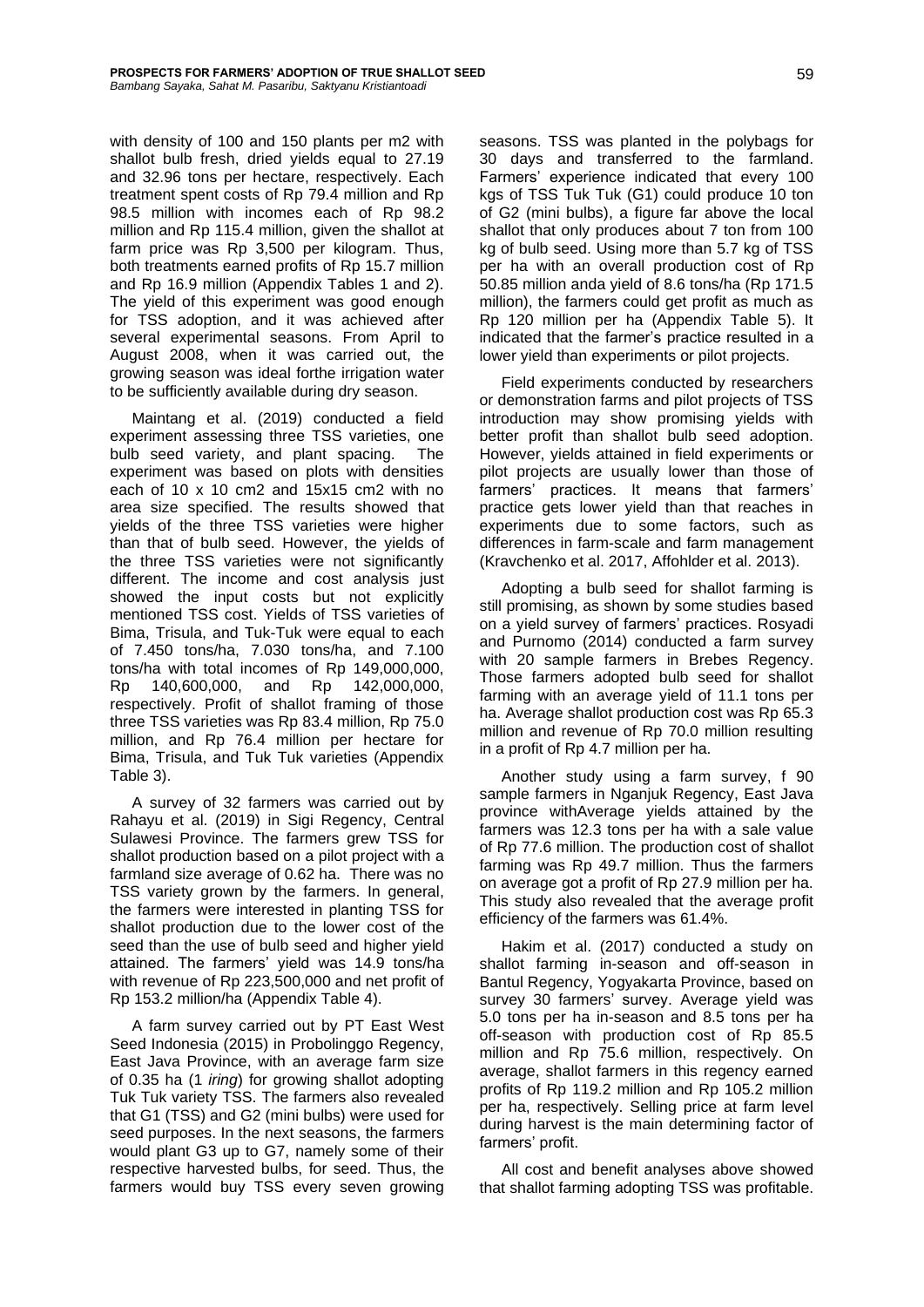The field experiment results in Brebes Regency gained the relatively lowest profits compared to the other experiments and farm surveys. Lack of TSS supply, more extended harvest period, more complicated farm practice, and low rate of TSS germination are among the reasons why most farmers have not adopted TSS at a commercial scale.

### **CLOSING REMARKS**

## **Conclusion**

There is no large scale of TSS production in the country for commercial purposes. Local TSS varieties are still produced in a limited scale, especially for research purposes. The seed producers imported the commercial TSS varieties sold in the domestic market due to the lower yield of TSS produced in the country. Farmers purchase TSS and grow it into mini bulbs, or they purchase mini bulb from the traders and plant them for shallot production.

TSS adoption by self-reliance farmers is limited. Most of the shallot farmers adopt TSS through collaboration with researchers or Agricultural Service Office at regency or municipality level becauseTSS, to some extent is not available in the market all year around. Low TSS adoptions are due to some factors, i.e. it takes longer to grow shallot from TSS rather than from bulb seed. The average growth rate of TSS into mini bulbs is relatively low.

The use of TSS for shallot growing seems profitable at field experiments, pilot projects, and demonstration farms. However, farmers' practice yield showed the gap compared to the experiment level. TSS requires an ideal growing season when grown during dry season and irrigation water is sufficiently available. TSS demanding environment for shallot farming limits the shallot growing season or only once in a year. Higher shallot bulb yield claims based on TSS field experiments and demonstration farms may be misleading as the actual farm practice shows relatively lower yield. Thus, the profit of adopting TSS for shallot farming will not be as high as reported.

### **Policy Recommendation**

Marketing development of TSS/mini bulb needs farmer's participation as well as shallot traders. TSS or G1 is mainly demanded to produce G2 for consumption. TSS and mini bulb seeds would be essential products that would push the demand for TSS. These farmers

would become principal marketing agents through cultivation and distribution.

TSS dissemination will create a new business activity, namely TSS growers, who grow TSS into mini bulbs. However, there should be good market information to link mini bulb supply and its demand as this commodity is bulky and perishable compared to shallot bulb seed, which is more easily transported and has a relatively more extended storage period.

Government support for TSS dissemination is required, such as intensive intensification, market information facilities, easier capital access to farmers, and agricultural insurance as shallot farming is risky. A roadmap for TSS dissemination with specific targets of farmland planted areas for the next several years will be helpful to encourage the Ministry of Agriculture to boost this technology. Without a planned TSS program and specific measures carried out by the Ministry of Agriculture, this commodity will beattractive to researchers for scientific purposes only. TSS is also profitable for the distributors to some extent. However, TSS will have no significant contribution to national shallot production. A new technology, TSS among others, will be adopted by the farmers if it is technically practical, environmentally sustainable, and economically profitable.

#### **ACKNOWLEDGEMENT**

The authors thank to PT East West Seed Indonesia for partially financing this study. We also express our gratitude to the farmers in East Java Province, i.e. Mr. Didik in Probolinggo Regency and Mr. Puji in Nganjuk Regency for their helpful information, and to Dr. Rofik Sinung Basuki at IVEGRI for his inspiring discussion.

#### **REFERENCES**

- Affholder F, Poeydebat C, Corbeels C., Scopel E, Tittonell P. .2013. The yield gap of major food crops in family agriculture in the tropics: Assessment and analysis through field surveys and modelling. Field Crops Research 143 (2013) 106–118.
- Agung IGAMS, Diara IW. 2017. Pre-sowing treatment enhanced germination and vigour of true shallot *(Allium cepa* var*. aggregatum)* Seeds. Int J Environ Agric Biotechnol. j(2(6):3262-3267.
- Askhari-Khorasgani O, Pessarakli M. 2019. Agricultural management and environmental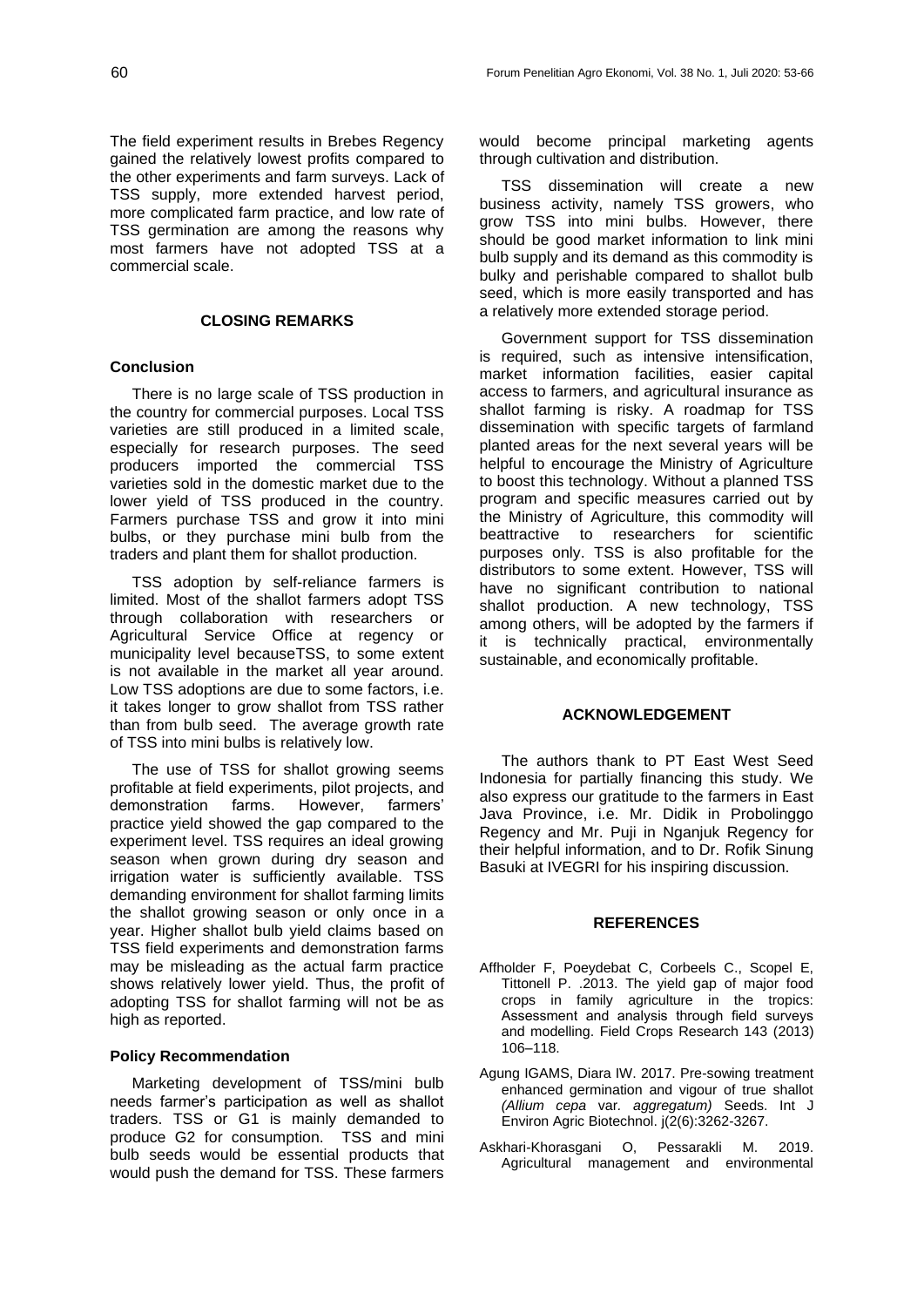requirements for production of true shallot seeds a review. Adv. Plants & Agric. Res. 9(2):318-322.

- Badan Penelitian dan Pengembangan Pertanian. 2007. Prospek dan Arah Pengembangan Agribisnis Bawang Merah. Edisi Ke-2. Jakarta (ID). Departemen Pertanian
- [Balitsa] Balai Penelitian Tanaman Sayuran. 2018. Teknologi produksi lipat ganda (Proliga) bawang merah 40 ton/ha asal TSS *(True Shallot Seed)* di Brebes Jawa Tengah. Warta Hasil Pertanian. 3:.
- Bank Indonesia. 2020. Inflasi IHK Januari 2020 Terkendali. Tim Pengendali Inflasi Pusat [Internet]. Available from: [www.bi.go.id/id/](http://www.bi.go.id/id/%20moneter/koordinasi-pengendalian-inflasi/highlight-news/Contents/)  [moneter/koordinasi-pengendalian-inflasi/highlight](http://www.bi.go.id/id/%20moneter/koordinasi-pengendalian-inflasi/highlight-news/Contents/)[news/Contents/A](http://www.bi.go.id/id/%20moneter/koordinasi-pengendalian-inflasi/highlight-news/Contents/)nalisis%2520Inflasi%2520 Januari%25202020.pdf+&cd=5&hl=id&ct=clnk&gl =id. Downloaded on 7 June 2020.
- Bengkulutoday.com. 2019. Bawang merah TSS mulai beradaptasi di Bengkulu [Internet]. Available fro[m:https://www.bengkulutoday.com/bawang](https://www.bengkulutoday.com/bawang-merah-tss-mulai-beradaptasi-di-bengkulu)[merah-tss-mulai-beradaptasi-di-bengkulu.](https://www.bengkulutoday.com/bawang-merah-tss-mulai-beradaptasi-di-bengkulu) Downloaded on 6 June 2020.
- [BPS] Badan Pusat Statistik. 2018. Statistik tanaman sayuran dan buah-buahan semusim 2018. Jakarta (ID): Badan Pusat Statistik.
- [BPS] Badan Pusat Statistik. 2015. Berita Resmi Statistik : Produksi Cabai Besar, Cabai Rawit, dan Bawang Merah Tahun 2014. No. 53/08/35/Th.XIII, 3 August 2015. Jakarta (ID): Badan Pusat Statistik
- Basuki, RS. 2009. Analisis Kelayakan Teknis dan Ekonomis Teknologi Budidaya Bawang Merah dengan Biji Botani dan Benih Umbi Tradisional. J. Hort. 19(2):214-227.
- Basuki RS, L. van den Brink. 2010. Teknik Produksi Bawang Merah Menggunakan Biji Botani. Lembang (ID):Balai Penelitian Tanaman Sayuran
- Dinas Pertanian Jawa Timur. 2015. Laporan Luas Panen Habis Tanaman Sayuran dan Buah-Buahan Semusim [Internet]. Available from: [http://pertanian.jatimprov.go.id.](http://pertanian.jatimprov.go.id/) Downloaded on : 1 September 2015.
- Direktorat Jenderal Hortikultura. 2018. Hemat 77 persen, rahasia teknologi benih TSS bawang merah [Internet]. Available from: [http://hortikultura.pertanian.go.id/?p=2719.](http://hortikultura.pertanian.go.id/?p=2719) Downloaded on 6 June 2020.
- Hakim AR, Rajiman, Nalinda R. 2017. Analisis nilai ekonomi usahatani bawang merah *Allium cepa L.) Off-season dan in-season* pada lahan pasir pantai (studi kasus di desa Srigading Kecamatan Sanden Kabupaten Bantul DIY). SEPA 14 (1):53- 60.
- Hasan F. 2019. Efisiensi keuntungan usahatani bawang merah di Kabupaten Nganjuk: pendekatan stokastik frontier. J Soc Econ Agric.8(1):94-103.
- Herlita M, Tety E, Khaswarina S. 2016. Analisis pendapatan usahatani bawang merah *(Allium ascalonicum)* di Desa Sei.Geringging Kecamatan Kampar Kiri Kabupaten Kampar *(*income analysis of onion [*allium ascalonicum*] farming in Sei.Geringging Village Kampar Kiri District Kampar Regency*).* Jom Faperta 3(1):1-12.
- Hidayat, I. M. 2011. Perakitan varietas bawang merah (umbi dan tss) daya hasil tinggi (12 ton/ha menjadi 20 ton/ha) dalam mendukung pengembangan kawasan bawang merah. Warta Hasil Penelitian No. 04:
- Kabarbisnis.com. 2020. Ewindo genjot penjualan benih bawang merah TSS dua kali lipat di 2020 [Internet]. Available from: https://www.kabarbisnis. com/read/2895931/ewindo-genjot-penjualanbenih-bawang-merah-tss-dua-kali-lipat-di-2020. Downloaded on 5 June 2020.
- [Kemdag] Kementerian Perdagangan. 2014. Tinjauan Pasar Bawang Merah. Edisi: Bawang<br>Merah/Jan/2014. Jakarta (ID): Kementerian Jakarta (ID): Kementerian Perdagangan
- [Kemdag] Kementerian Perdagangan. 2016. Profil komoditas barang kebutuhan pokok dan barang penting komoditas bawang merah. Jakarta (ID): Kementerian Perdagangan
- Kiloes AM, Hilman Y, Rosliani R. 2016. Respons petani terhadap pengenalan teknologi perbenihan bawang merah menggunakan *True Shallot Seed (TSS)* dan umbi mini melalui demplot di Kabupaten Enrekang, Sulawesi Selatan, pp. 365- 372 *Dalam* R Suhartanto, M. Syukur, M. Surahman, S. Ilyas, A. Junaedi, A. Kurniawati, S. Marwiyah, H. Furqoni, F. Amanda (Penyunting) Prosiding Seminar Nasional dan Kongres Perhimpunan Agronomi Indonesia 2016. 1162p.
- Kravchenko AN, Snapp SS, Robertson GP. 2017. Field-scale experiments reveal persistent yield gaps in low-input and organic cropping systems. PNAS 114(5):926-931. DOI: [www.pnas.org/c](http://www.pnas.org/)gi/ 10.073/pnas/1612311114.
- Kurniasari L., Palupi ER, Hilman Y, Rosliani R. 2017. Peningkatan produksi benih botani bawang merah *Allium cepa* var. *ascalonium* di dataran rendah subang melalui aplikasi BAP dan introduksi *Apis cerana [increasing true shallot production (Allium cepa* var. *ascalonium)* in lowland area through the application of bap and introduction of *Apis cerana*]. J. Hort. 27(2):201-208.
- Maintang, Rauf AW, Ilyas A, Syarintang, Syamsuri R. 2019. Pengaruh varietas dan jarak tanam pada budidaya bawang merah asal biji *(True Shallot Seed/TSS)* di Kabupaten Bantaeng. J Pengkaj dan Pengemb Teknol Pertan. 22(1):97-106.
- Nurjanani and Djufry F. 2018. Uji Varietas beberapa varietas bawang merah untuk menghasilkan biji botani di dataran tinggi Sulawesi Selatan. J. Hort. (28): 201-208.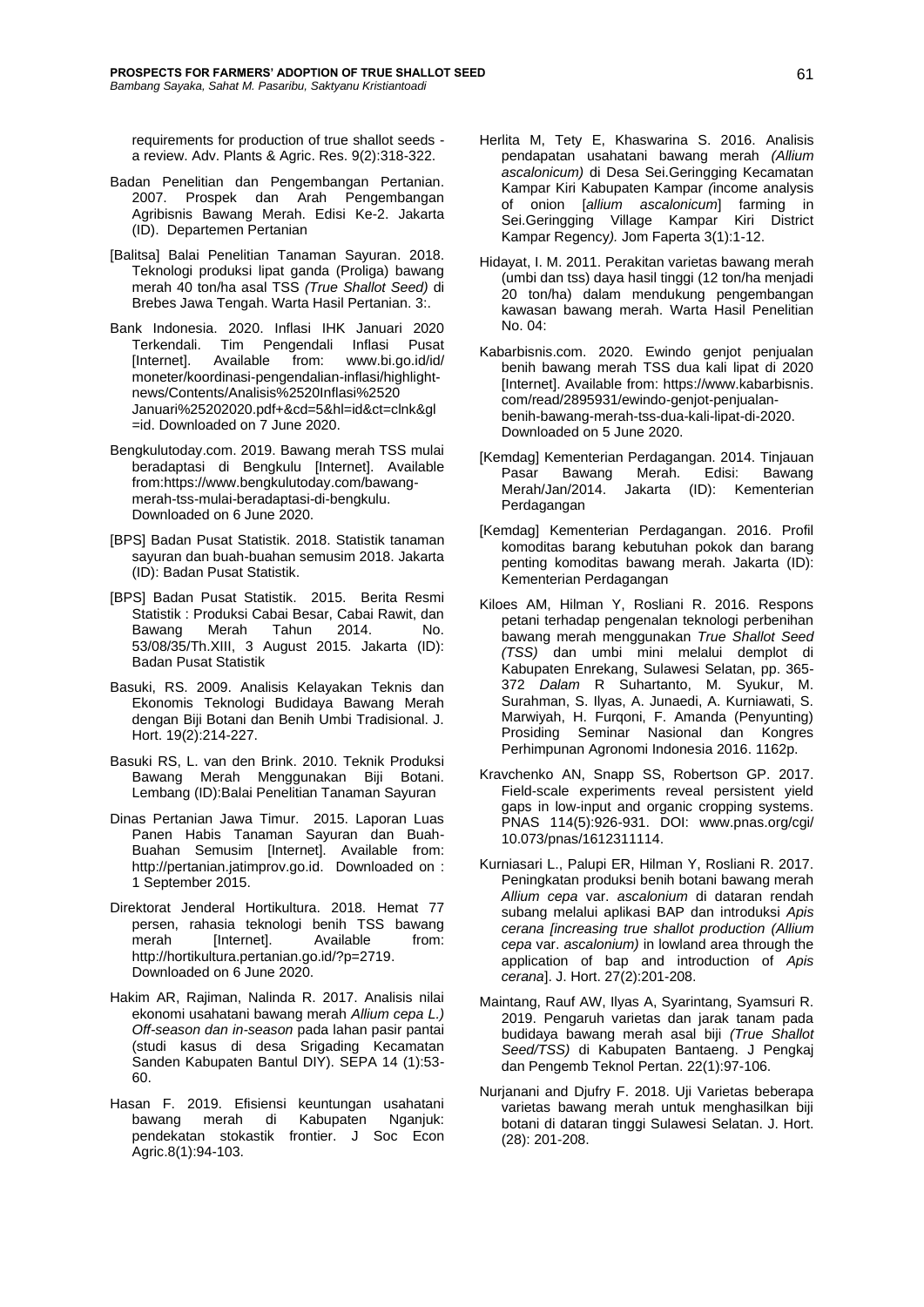- Palupi ER, Manik F, Suhartanto MR. 2017. Can we produce true seed of shallot (TSS) from small size shallot set? J Trop Crop Sci.4(1):26-31.
- Pangestuti R, Sulistyaningsih E. 2011. Potensi Penggunaan *True Shallot Seed (TSS)* sebagai sumber benih bawang merah di indonesia, *dalam*  Prosiding Semiloka Nasional Dukungan Agro-Inovasi untuk Pemberdayaan Petani. Kerjasama UNDIP, BPTP Jateng, dan Pemprov Jateng, 14 Juli 2011. Semarang (ID):. pp. 258-266.
- Pasaribu SM. 2015. Risiko usahatani: strategi pengendalian dengan program asuransi pertanian. *dalam* Irawan B. et al.: Panel Petani Nasional: mobilisasi sumberdaya dan penguatan kelembagaan pertanian. Bogor (ID):Pusat Sosial Ekonomi dan Kebijakan Pertanian, Badan Penelitian dan Pengembangan Pertanian, Kementerian Pertanian. Bogor.
- Pasaribu SM, Tarigan H. 2015. Transformasi lembaga keuangan mikro agribisnis (lkm-a) menjadi lembaga keuangan mandiri perdesaan. laporan kajian analisis kebijakan. Bogor (ID): Pusat Sosial Ekonomi dan Kebijakan Pertanian, Badan Penelitian dan Pengembangan Pertanian, Kementerian Pertanian.
- Pilarpertanian.com. 2018. Proliga bawang merah asal biji memberi harapan baru pada petani Cirebon. [Internet]. Availablefrom:https://pilarpertanian.com/ proliga-bawang-merah-asal-biji-memberi-harapanbaru-pada-petani-cirebon
- Prahardini PER and Sudaryono T. 2018. The True Seed of Shallot (TSS) Technology production on trisula variety in East Java. J-PAL 9(1):27-32.
- PT East West Seed Indonesia. 2015. Marketing prospect analysis of mini tuber and true shallot seed (TSS) in East Java. Research Collaboration between PT East West Seed Indonesia and Prisma. Jakarta (ID): PT East West Seed Indonesia
- PT East West Seed Indonesia. 2014. SOP penanaman (TSS) penanaman bawang merah cap panah merah menjadi umbi bibit G0. PT East West Seed Indonesia bekerjasama dengan Yayasan Bina Tani Sejahtera. Versi 2:17
- [Pusdatin] Pusat Data dan Informasi Pertanian 2015. Buletin analisis perkembangan harga komoditas pertanian. Maret 2015.. Jakarta (ID): Sekretariat Jenderal Kementerian Pertanian.
- Pusat Penelitian dan Pengembangan Hortikultura. 2016. Dengan inovasi, hortikultura menembus pasar bebas. Laporan Tahunan Puslitbang Hortikultura Tahun 2015. Jakarta (ID): Pusat Penelitian dan Pengembangan Hortikultura.
- Rachmat M., Sayaka B, Mayrowani H, Kustiari R, Darwis V, dan Muslim C. 2014. Kajian Kebijakan Pengendalian Impor Produk Hortikultura. Laporan Teknis. Bogor (ID): Pusat Sosial Ekonomi dan Kebijakan Pertanian.
- Radarcirebon.com. 2019. Hasil panen bawang merah Varietas Sanren lebih unggul. [Internet] Available from: [https://www.radarcirebon.com/2019/08/18/](https://www.radarcirebon.com/2019/08/18/%20hasil-panen-bawang-merah-varietas-sanren-lebih-unggul/)  [hasil-panen-bawang-merah-varietas-sanren-lebih](https://www.radarcirebon.com/2019/08/18/%20hasil-panen-bawang-merah-varietas-sanren-lebih-unggul/)[unggul/.](https://www.radarcirebon.com/2019/08/18/%20hasil-panen-bawang-merah-varietas-sanren-lebih-unggul/) Downloaded on 6 June 2020.
- Republika.co.id. 2017. Terobosan Lombok Timur tingkatkan produktivitas bawang merah. [Internet]. Available from: [https://www.republika.co.id/berita/](https://www.republika.co.id/berita/%20ekonomi/makro/16/11/17/ogs5op415-terobosan-lombok-timur-tingkatkan-produktivitas-bawang-merah)  [ekonomi/makro/16/11/17/ogs5op415-terobosan](https://www.republika.co.id/berita/%20ekonomi/makro/16/11/17/ogs5op415-terobosan-lombok-timur-tingkatkan-produktivitas-bawang-merah)[lombok-timur-tingkatkan-produktivitas-bawang](https://www.republika.co.id/berita/%20ekonomi/makro/16/11/17/ogs5op415-terobosan-lombok-timur-tingkatkan-produktivitas-bawang-merah)[merah.](https://www.republika.co.id/berita/%20ekonomi/makro/16/11/17/ogs5op415-terobosan-lombok-timur-tingkatkan-produktivitas-bawang-merah) Downloaded on 6 June 2020.
- Rosliani M. 2015. Teknologi Perbenihan Bawang Merah melalui *True Shallot Seed* untuk menyediakan kebutuhan benih berkesinambungan, hal. 31-34. *Dalam* I Djatnika, MJA Syah, D Widiastoety, MP Yufdy, S Prabawati, S Pratikno, dan O Luthfiyah (Penyunting). Inovasi hortikultura pengungkit peningkatan pendapatan rakyat. Jakarta (ID): Badan Penelitian dan Pengembangan Pertanian.
- Rosliani R, Hilman Y, Sulastrini I, Yufdy MP, Sinaga R, Hidayat IM. 2018. Evaluasi paket teknologi produksi benih TSS bawang merah varietas Bima Brebes di dataran tinggi *(Evaluation of the packages TSS seed production technology of Bima Brebes varieties in the highland).* J. Hort. 28(1):67-76.
- Sari, E.V. 2015. Inflasi Terjadi pada Maret, Bawang Merah Penyebabnya. CNN Indonesia.Edisi 1 April 2015. [Internet]. Available from:http://www. cnnindonesia.com. Downloaded on 3 September 2015.
- Sembiring A, Rosliani R, Simatupang S, Prahardini P.E.R., Rustini S. 2018. Kelayakan finnasial poduksi true shallot di Indonesia (studi kasus: Sumatera Utara, Jawa Timur, and Jawa Tengah) *[feasibility study of true shallot seed production in Indonesia (case study: North Sumatera, East Java, and Central Java)].* J. Hort. 28(2): 289-298.
- Sinar Tani. 2015. Budidaya bawang merah ramah lingkungan. Edisi19-25 Agustus 2015. Jakarta.
- Sopha G.A. 2014. Tehnik produksi True Shallot Seed (TSS). IPTEK Hortikultura 10:1-4. Jakarta (ID): Pusat Penelitian dan Pengembangan Hortikultura.
- Sopha GA, Sumarni N, Setiawati W, Suwandi. 2015. Teknik penyemaian benih *True Shallot Seed* untuk produksi bibit dan umbi mini *(sowing technique of true shallot seed to produce seedling and set of shallot).* J Hort.25(4):318-330.
- Sumarni, Sopha GA, Gaswanto. 2012. Respons tanaman bawang merah asal biji *true shallot seed*  terhadap kerapatan pada musim hujan. J. Hort. 22(1):23-28.
- Sumarni N., Sopha GA, Suwandi, Basuki RS. 2014. Budidaya bawang merah dari TSS *(True Shallot Seed). .* Lembang (ID) :Balai Penelitian Sayuran, Badan Penelitian dan Pengembangan Pertanian, Kementerian Pertanian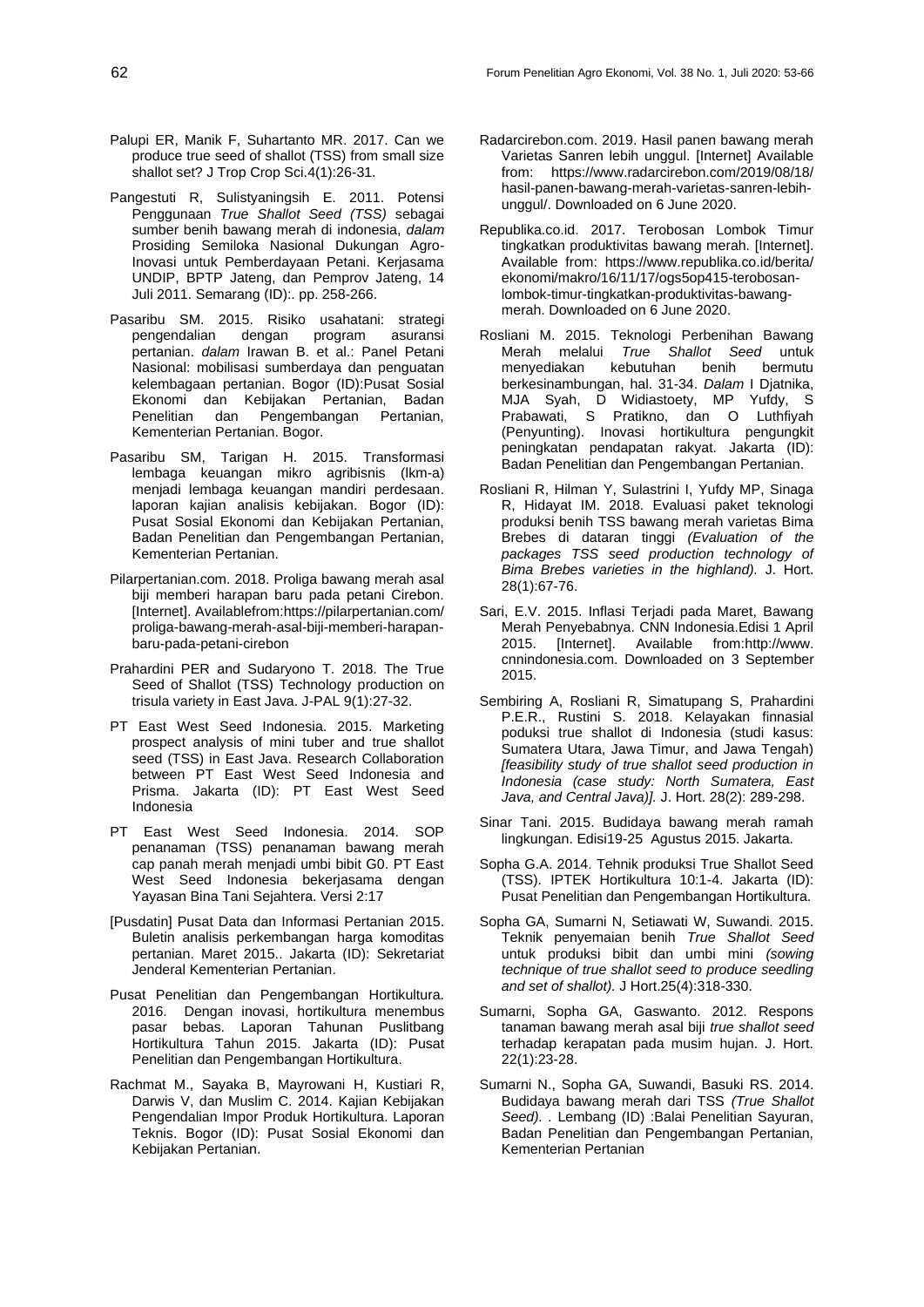- Suwandi. 2010. Teknologi Perbenihan Bawang Merah Melalui TSS *True Shallot Seed).* Jakarta (ID): Badan Penelitian dan Pengembangan Pertanian.
- Suwandi. 2014. Dukungan dan Pendampingan dalam Implementasi Rencana Aksi Bawang Merah dan Cabai Merah. Jakarta.(ID): Pusat Penelitian dan Pengembangan Hortikultura.
- Suwandi, Sopha GA, Hermanto C. 2016. Petunjuk teknis (juknis) proliga bawang merah 40 t/ha asal *TSS (=True Shallot Seed).* Lembang (ID): Balai Penelitian Tanaman Sayuran. Pusat Penelitian dan Pengembangan Hortikultura. Badan Litbang Pertanian..
- Swadaya online.com. 2018. Teknologi proliga bawang merah tembus produktivitas 42 ton per hektar [Internet]. Availablefrom:http://www. swadayaonline.com/artikel/1754/Teknologi-Proliga-Bawang-Merah-tembus-produktivitas-42 ton-per-hektar/. Downloaded on:
- Technical Team Bawang Merah. 2013. Penanaman benih bawang merah (TSS = True Shallot Seed)

menjadi umbi bibit dan umbi berkualitas.. Purwakarta (ID): PT East West Seed Indonesia.

- Van den Brink L, Basuki RS. 2012. Production of true seed shallots in Indonesia, pp. 115-120 *In* S. De Neve et al. (Editors) Proc. First IS on Sustainable Vegetable Production in South East Asia. Acta Hort. 958. DOI: [10.17660/ActaHortic.2012.958.12](https://www.researchgate.net/deref/http%3A%2F%2Fdx.doi.org%2F10.17660%2FActaHortic.2012.958.12)
- Waluyo N, Sinaga R. 2015. Bawang Merah yang Dirilis oleh Balai Penelitian Tanaman Sayuran. IPTEK Tanaman Sayuran No. 004 21 Januari 2015. Lembang (ID): Balai Penelitian Tanaman Sayuran.
- Widiarti W, Wijaya I, Umarie I. 2017. Optimalisasi teknologi produksi true shallot seed (biji biologi) bawang merah. Agritrop 15(2):203-216.
- Widjojo RB, Sulistyaningsih E, Wibowo A. 2020. Growth, yield and resistance of three cultivars on three seed shallots to twisted diseasewith salisylic acid application. J Sustain Agric.35(1):1-11.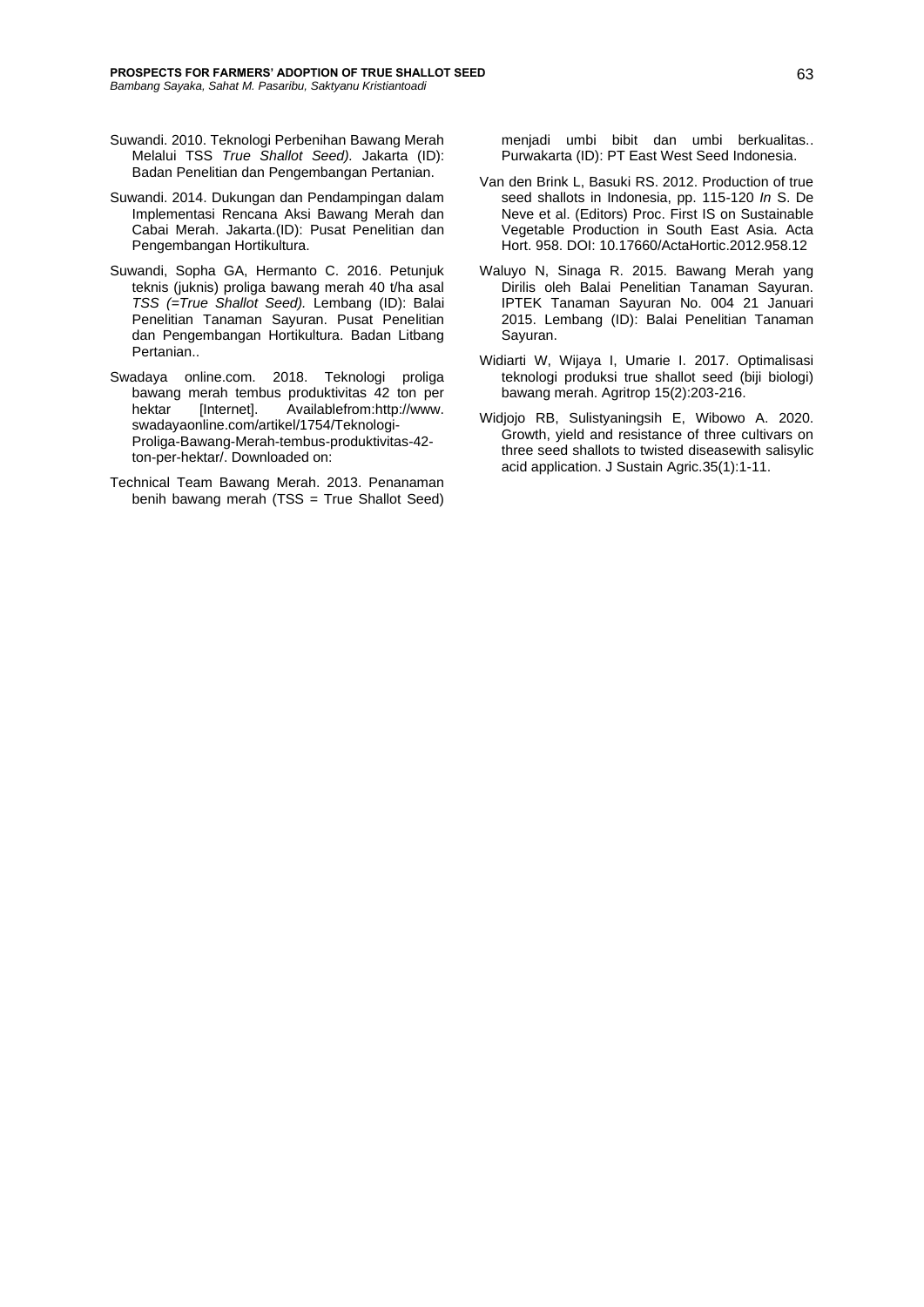| No.            | Item              | Unit  | Rp/unit   | Value (Rp) |
|----------------|-------------------|-------|-----------|------------|
| A              | <b>COST</b>       |       |           |            |
| 1              | Seed (TSS)        | 3.8   | 1,000,000 | 3,800,000  |
| $\overline{2}$ | Labor             |       |           | 1,946,000  |
| 3              | Input             |       |           | 3,449,700  |
| 4              | Other inputs      |       |           | 7,815,130  |
| 5              | Operating labor   |       |           | 17,354,000 |
| 6              | <b>Materials</b>  |       |           | 42,700,638 |
| 7              | Other costs       |       |           | 2,356,803  |
|                | <b>Total Cost</b> |       |           | 79,422,271 |
| B              | <b>INCOME</b>     |       |           |            |
|                | Gross Income      | 27.19 | 3,500,000 | 95,165,000 |
|                | Profit            |       |           | 15,742,729 |
|                |                   |       |           |            |

Appendix Table 1. Cost and Benefit Analysis of Shallot Production Field Experiment Adopting TSS in Brebes Regency, Central Java Province, 2008

Source: Basuki (2009)

Note : Density of 100 plants per m<sup>2</sup>

# Appendix Table 2. Cost and Benefit Analysis of Shallot Production Field Experiment Adopting TSS in Brebes Regency, Central Java Province, 2008

| No.            | Item              | Unit  | Rp/unit   | Value (Rp)  |
|----------------|-------------------|-------|-----------|-------------|
| Α              | <b>COST</b>       |       |           |             |
| 1              | Seed (TSS)        | 5.7   | 1,000,000 | 5,700,000   |
| $\overline{2}$ | Labor             |       |           | 2,929,000   |
| 3              | Input             |       |           | 5,196,050   |
| 4              | Other inputs      |       |           | 11,766,111  |
| 5              | Operating labor   |       |           | 18,938,000  |
| 6              | <b>Materials</b>  |       |           | 51,280,969  |
| $\overline{7}$ | Other costs       |       |           | 2,692,226   |
|                | <b>Total Cost</b> |       |           | 98,502,356  |
| B              | <b>INCOME</b>     |       |           |             |
|                | Gross Income      | 32.96 | 3,500,000 | 115,360,000 |
|                | Profit            |       |           | 16,857,644  |

Source: Basuki (2009)

Note : Density of 150 plants per m<sup>2</sup>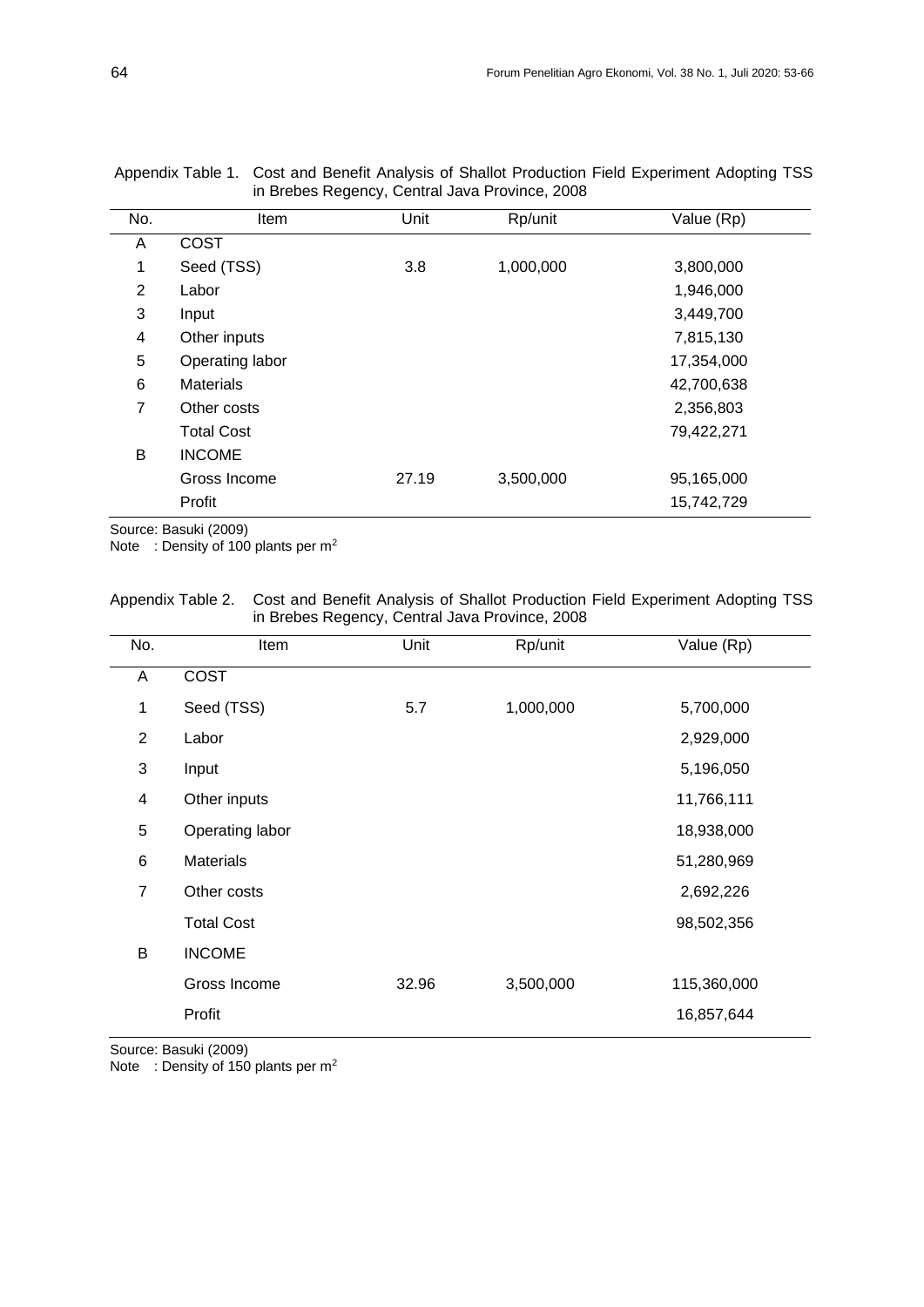Appendix Table 3.Cost and Benefit Analysis of A Field Experiment of Shallot Farming Adopting TSS in Bantaeng Regency, South Sulawesi Province, 2017 (per hectare)

|                | Item               | <b>TSS Variety</b> |                |               | <b>Bulb Seed Variety</b> |
|----------------|--------------------|--------------------|----------------|---------------|--------------------------|
| No.            |                    | <b>BIMA</b>        | <b>TRISULA</b> | <b>TUKTUK</b> | <b>SUPER PHILIPS</b>     |
| A              | <b>INPUT COSTS</b> |                    |                |               |                          |
| 1              | Inputs             | 52,735,000         | 52,735,000     | 52,735,000    | 48,185,000               |
| 2              | Labor              | 12,850,000         | 12,850,000     | 12,850,000    | 11,500,000               |
| 3              | <b>Total Cost</b>  | 65,585,000         | 65,585,000     | 65,585,000    | 59,685,000               |
| В              | <b>INCOME</b>      |                    |                |               |                          |
| 4              | Yield (tons/ha)    | 7,450              | 7,030          | 7,100         | 5,000                    |
| 5              | Revenue (Rp/ha)    | 149,000,000        | 140,600,000    | 142,000,000   | 100,000,000              |
| 6              | Profit (Rp/ha)     | 83,415,000         | 75,015,000     | 76,415,000    | 40,315,000               |
| $\overline{7}$ | R/C                | 2.27               | 2.14           | 2.17          | 1.68                     |

Source: Maintang et al. (2017)

Appendix Table 4. Cost and Benefit Analysis of A Shallot Farming Pilot Project Adopting TSS in Sigi Regency, Central Sulawesi Province, 2017 (per hectare)

| No.            | Item                          | Volume (kg) | Unit (Rp/kg) | Value (Rp)  |
|----------------|-------------------------------|-------------|--------------|-------------|
| A              | <b>INPUT COSTS</b>            |             |              |             |
| 1              | Seed                          |             |              | 12,000,000  |
| $\overline{2}$ | Land rent                     |             |              | 3,500,000   |
| 3              | Irrigation                    |             |              | 150,000     |
| 4              | Labor                         |             |              | 30,085,000  |
| 5              | Inorganic fertilizer          |             |              | 2,970,000   |
| 6              | Organic fertilizer            |             |              | 4,106,000   |
| $\overline{7}$ | Herbicide                     |             |              | 2,250,000   |
| 8              | Insecticide                   |             |              | 14,170,000  |
| 9              | Opportunity operating capital |             |              | 1,080,400   |
|                | <b>TOTAL COST</b>             |             |              | 70,311,400  |
| B              | <b>INCOME</b>                 |             |              |             |
| 10             | Income                        | 14,900      | 15,000       | 223,500,000 |
| 11             | Profit                        |             |              | 153,188,600 |

Source: Rahayu et al. (2019)